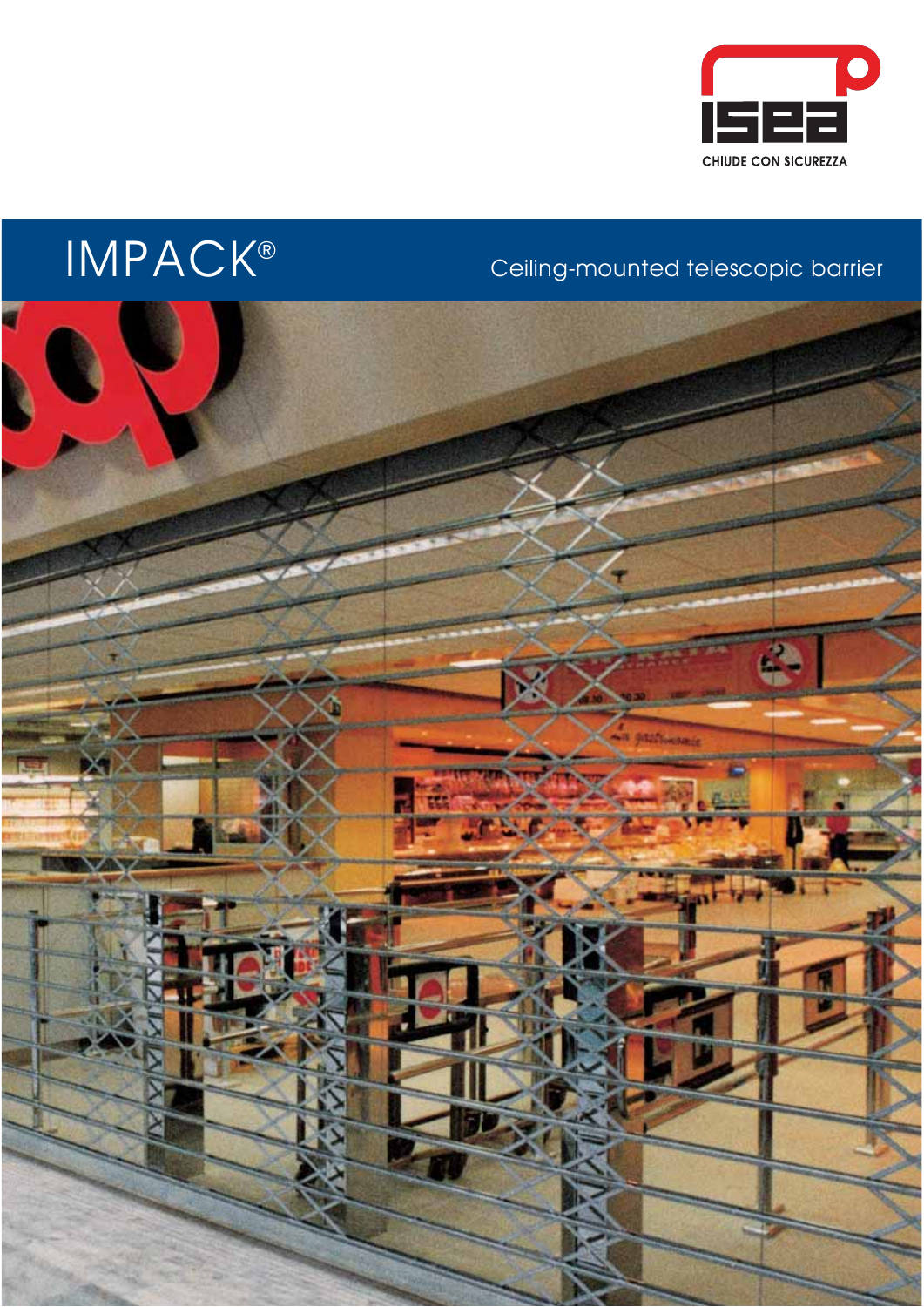

# IMPACK®

The **IMPACK®** modular barrier is a new closing system for big dimensions designed to fully comply with current regulations. Specifically designed for large shopping areas (checkout line closures, shopping malls, etc.) the main characteristics of this system are:

- **Modular construction and easy assembly** without the need for lifting means
- **No width restrictions**
- **Overall dimensions of the application reduced to a minimun** (60 x 60 mm "U" guides and 20% of the upper part of the aperture with the barrier fully raised)
- **Standard finish in hot galvanized steel** (can be painted in any colour required)







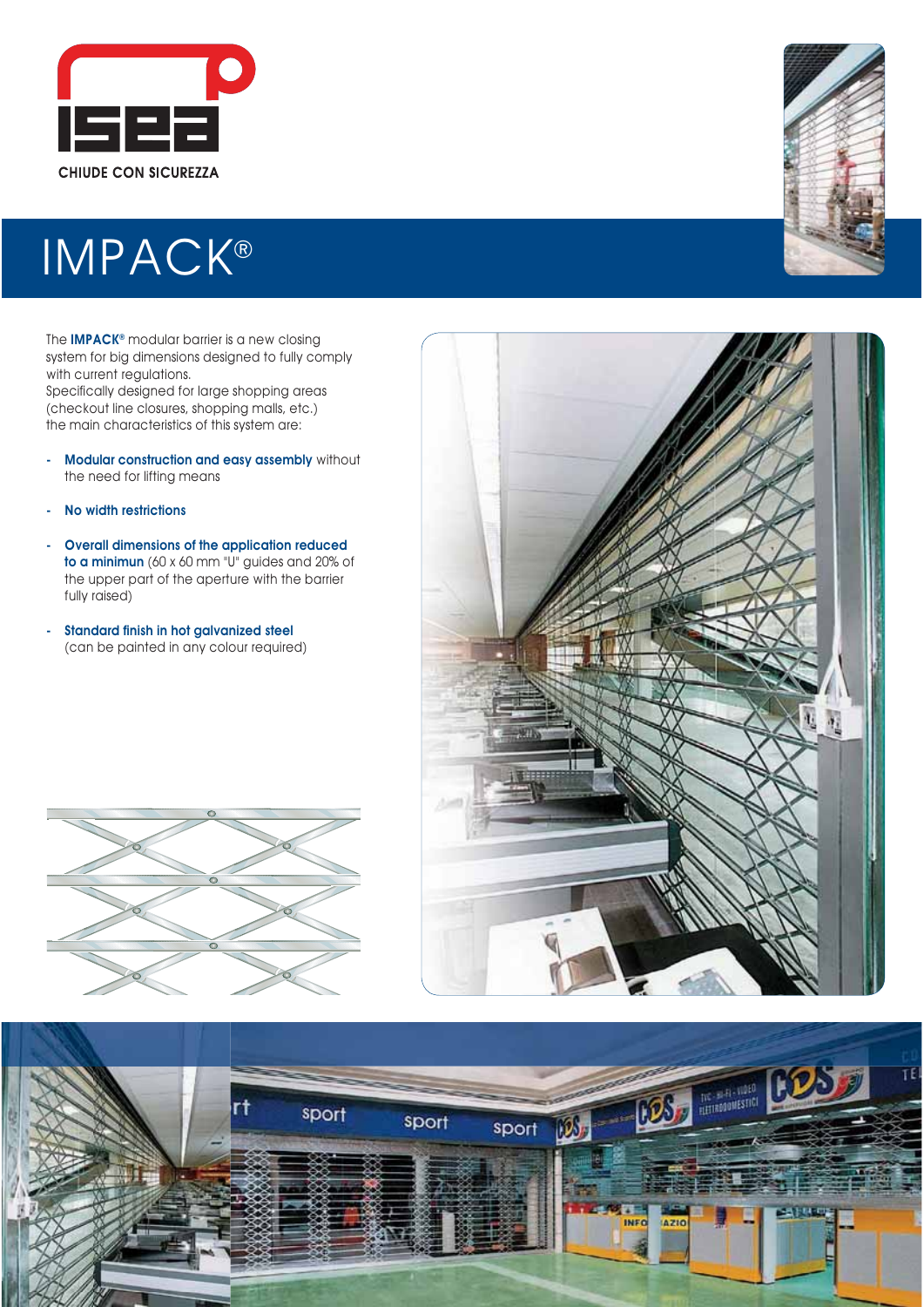

# **UNI EN 13241-1 STANDARD PERFORMANCE B**

 The cables are wound around the shaft by means of a sophisticated self-guided system that prevents cable overlapping.

B The dimension of the axle and the supports (consisting of interchangeable nylon coated radial bearings) ensure high flexing resistence fully conforming to the standards

C The drawing clearly show the anti-intrusion system of the closure which consists of a guide and tear-off proof anchoring bracket in nylon with reinforced steel core.



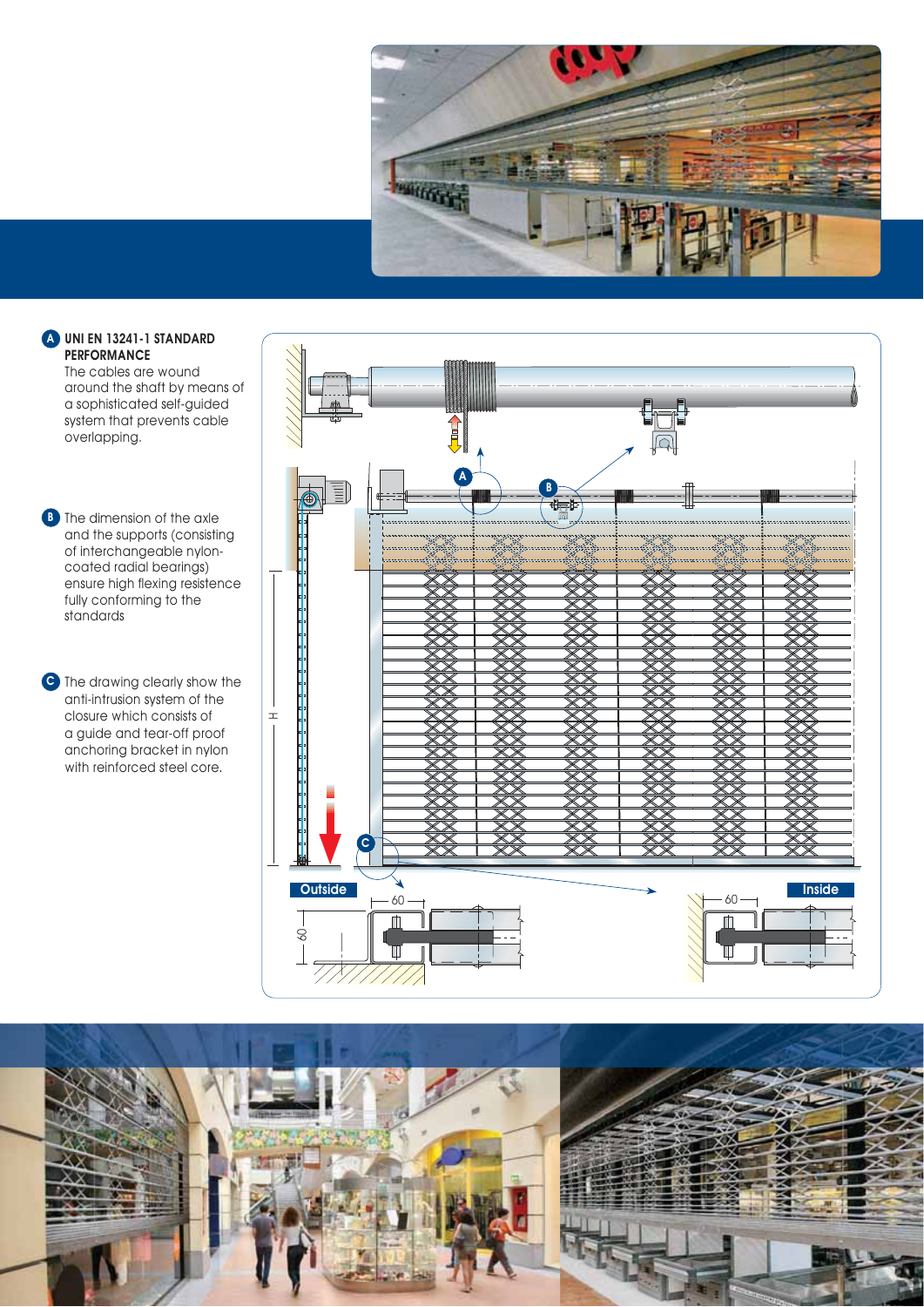## **Conforms with UNI norm EN 13241-1**



#### **Single engine**

Movement is guaranteed by a 380V three-phase/50 Hz gear motor complete with an anti-drop device. Emergency control in the event of a power failure is always possible from the inside or the outside.

#### **Controls**

**The controls are all 24V. Invariably key-operated closing and opening with operator in attendance and having a full view of the door. Set up for optional photocell or infrared beam fitting.**

#### **Construction feature**

Shutter made from galvanized steel and consisting of double "U" horizontal bars connected by pantographs.

Nylon joint for module/panel jointing.

The shutter is operated by means of high-security galvanized steel lifting cables. UNI EN 13241-1 Standard performance



Special guides in polyxene 1000 positioned in strategic points prevent the cable from rubbing against other mechanical parts



**CONTROLLER**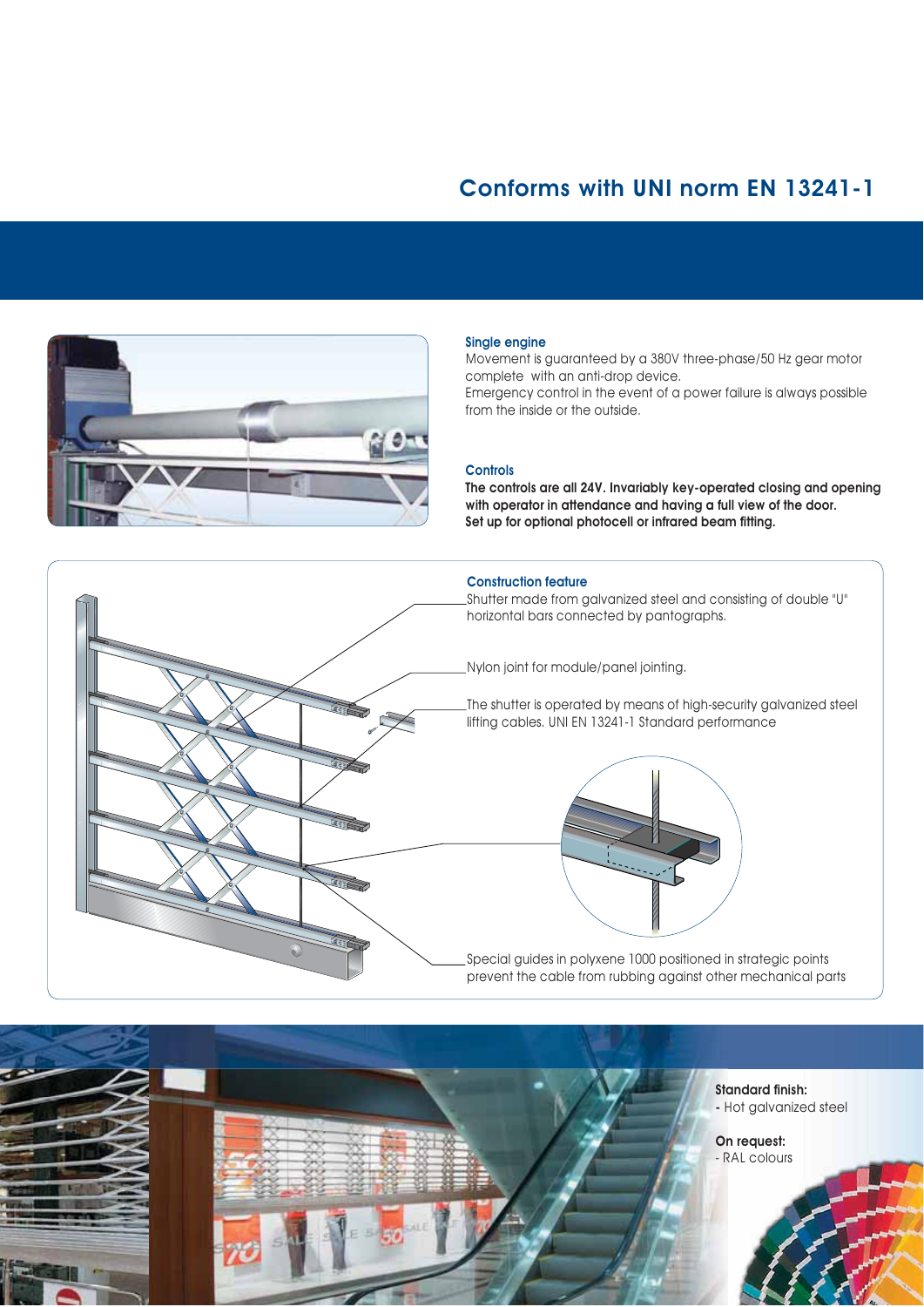

## Protection for large size ceiling-mounted telescopic

#### **Ideal for retail distribution**

**IMPACK®** is an expanding pantograph-type protective barrier made from high-resistance profiles and top quality materials. The simple design and the construction characteristics ensure a valid but see-through anti-intrusion barrier.

**IMPACK®** is ideal for closing off :

- checkout lines
- shopping malls
- large store windows.

It can be made from galvanized steel or, on request, painted in any colour.

#### **Ideal for restructuring**

S,

Simple installation and particularly limited overall dimensions also make this product suitable as a replacement for existing barriers in areas that are already operative, without any particular masonry work.

## The safety of ISEA ceiling-mounted telescopic barrier is certified

#### Safety requirements and performance characteristics in compliance with standard EN 12341-1

ISEA ceiling-mounted telescopic barrier are safe in every opening and closing stage, both motor-driven Il sistema è stato collaudato da apposita commissione esterna prima dell'immissione sul mercato. and manual.

The solutions proposed have been tested by a special external committee before being put onto the market.

**Therefore, it is a certified product.**